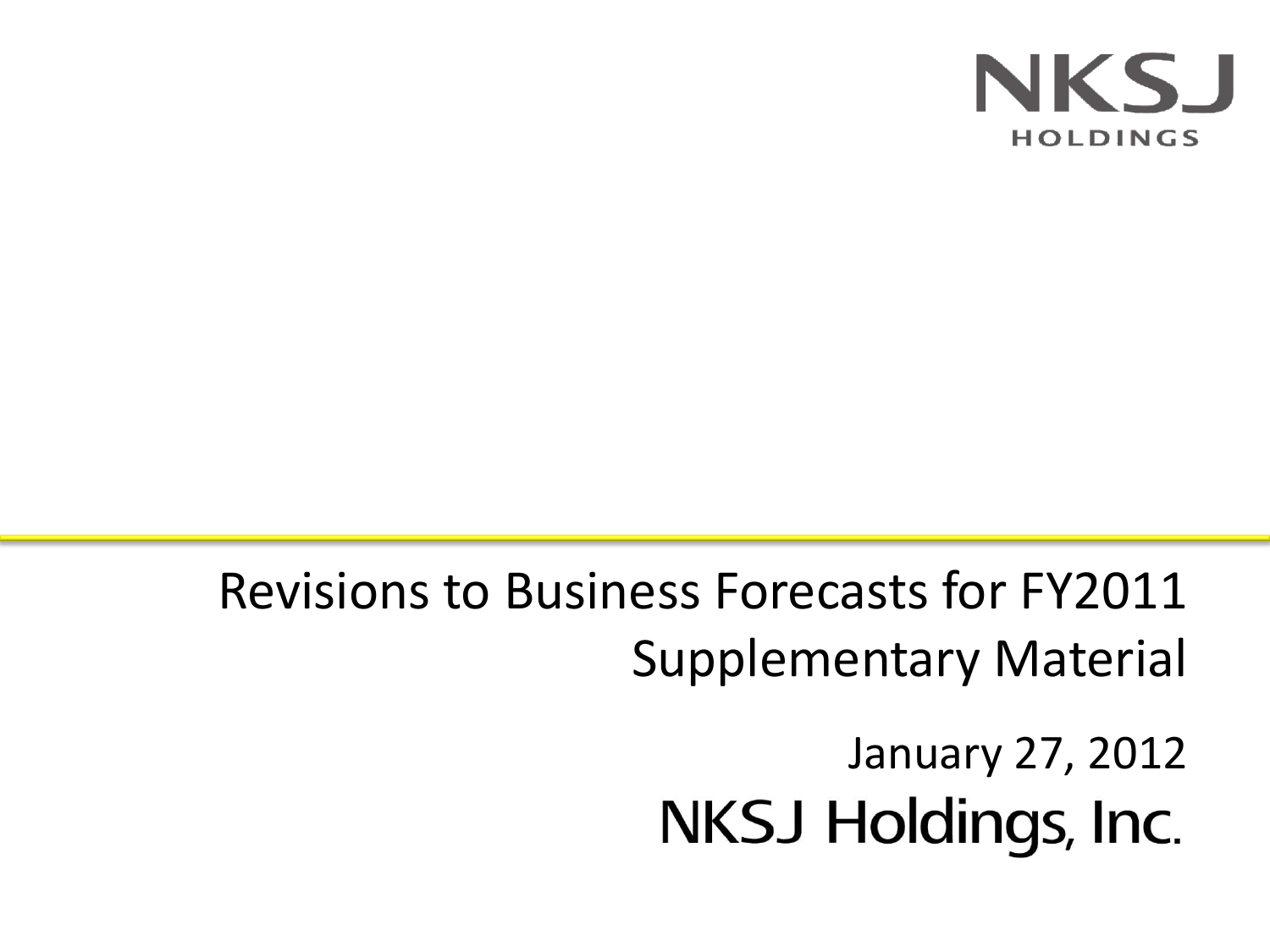# **Contents**



| <b>Overview of Revisions to Business Forecasts for FY2011</b>              |                  |
|----------------------------------------------------------------------------|------------------|
| (Consolidated Business Performance)                                        | $\overline{2}$   |
| Analysis of Main Factors Behind Revisions to Business Forecasts for FY2011 |                  |
| (Consolidated Ordinary Profit)                                             | 3                |
| Analysis of Main Factors Behind Revisions to Business Forecasts for FY2011 |                  |
| (Consolidated Net Income)                                                  | $\boldsymbol{4}$ |
| <b>Adjusted Consolidated Profit</b>                                        | 5                |
| <b>Impact of Flooding in Thailand</b>                                      | 6                |
| <b>Impact of Reduction in Corporate Income Tax Rate</b>                    | 7                |
| Impairment Losses on Securities (as of the end of 3Q FY2011)               | 8                |
| <b>Returns to Shareholders</b>                                             | 9                |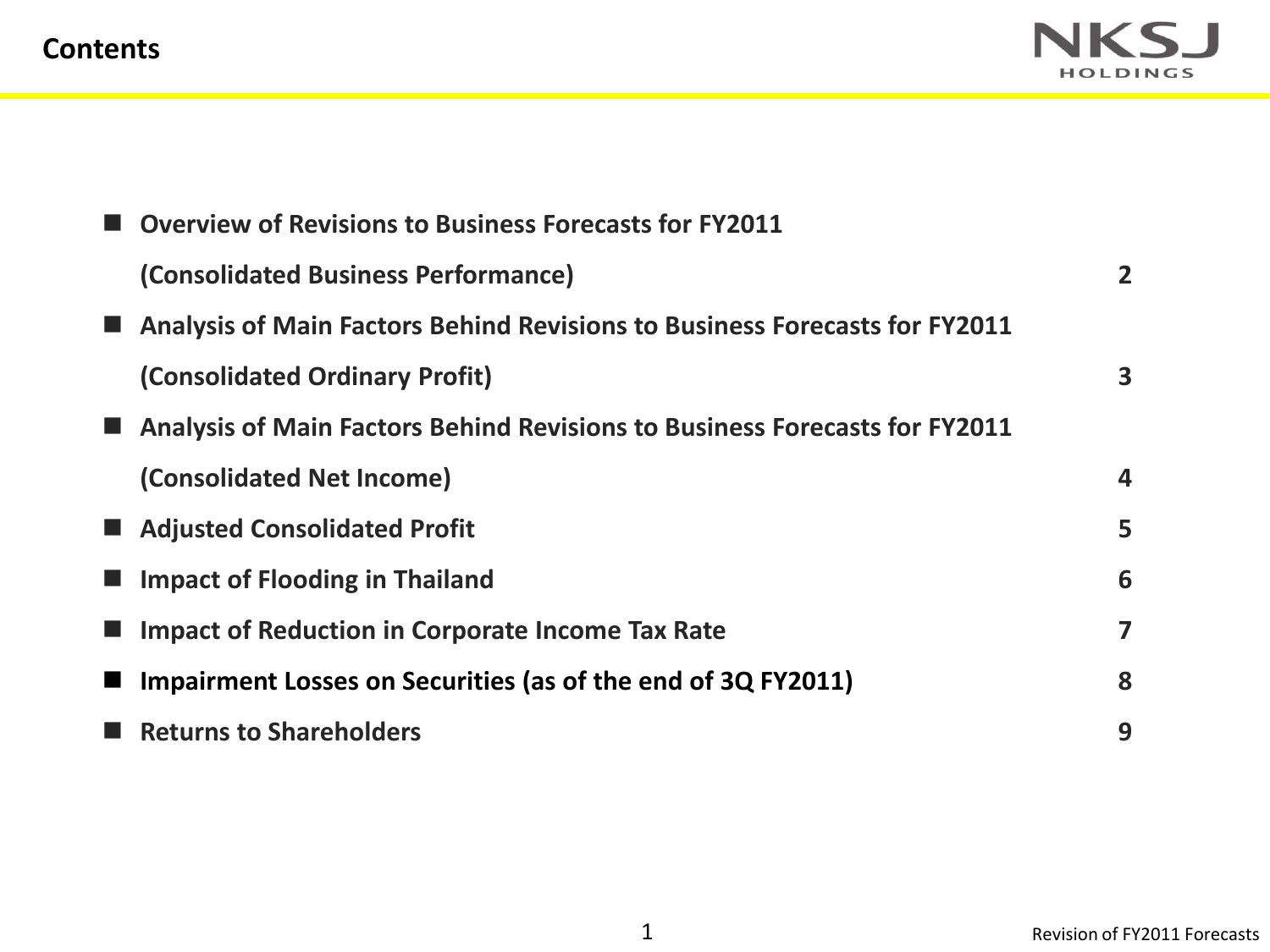

**Business forecasts were revised down due to the impact of the flooding in Thailand and the reduction in corporate income tax rate. Maintained dividend forecasts.**

Billions of yen

|                                                | <b>FY2010</b> | <b>FY2011</b><br><b>Previous forecast(a)</b> | <b>FY2011</b><br><b>Revised forecast(b)</b> | Change<br>$(b-a)$ | <b>YOY Change</b> |
|------------------------------------------------|---------------|----------------------------------------------|---------------------------------------------|-------------------|-------------------|
| <b>Ordinary income</b>                         | 2,621.6       | 2,802.0                                      | 2,808.0                                     | $+6.0$            | $+186.3$          |
| <b>Net premiums written</b>                    | 1,933.2       | 1,986.0                                      | 1,985.0                                     | $-1.0$            | $+51.7$           |
| Life insurance premiums                        | 238.1         | 239.0                                        | 239.0                                       | 0.0               | $+0.8$            |
| <b>Ordinary profit</b>                         | $-6.4$        | 3.0                                          | $-45.0$                                     | $-48.0$           | $-38.5$           |
| Sompo Japan (consolidated)                     | 19.8          | 30.0                                         | $-12.0$                                     | $-42.0$           | $-31.8$           |
| Nipponkoa (consolidated)                       | $-0.6$        | 11.0                                         | 4.5                                         | $-6.5$            | $+5.1$            |
| <b>NKSJ Himawari (2H only)</b>                 |               | 2.2                                          | 2.2                                         | 0.0               | $+2.2$            |
| Consolidated adjustments* <sup>1</sup> /others | $-25.6$       | $-40.2$                                      | $-39.7$                                     | $+0.5$            | $-14.0$           |
| <b>Net income</b>                              | $-12.9$       | $-12.0$                                      | $-100.0$                                    | $-88.0$           | $-87.0$           |
| Sompo Japan (consolidated)                     | 9.9           | 14.0                                         | $-63.0$                                     | $-77.0$           | $-72.9$           |
| Nipponkoa (consolidated)                       | $-7.1$        | 4.5                                          | $-18.0$                                     | $-22.5$           | $-10.8$           |
| <b>NKSJ Himawari (2H only)</b>                 |               | $-3.3$                                       | $-7.2$                                      | $-3.9$            | $-7.2$            |
| Consolidated adjustments* <sup>1</sup> /others | $-15.7$       | $-27.1$                                      | $-11.8$                                     | $+15.3$           | $+3.9$            |
| <b>Dividend per share</b>                      | 20 yen        | 80 yen <sup>*2</sup>                         | 80 yen <sup>*2</sup>                        |                   |                   |

\* <sup>1</sup>"Purchase method" accounting was adopted in establishing NKSJ Holdings. "Consolidated adjustments" shown in the table above mainly results from using purchase method. In NKSJ consolidated financial statements, assets and liabilities of Nipponkoa are booked at the market value as of the completion of business integration. Therefore, book value used in Nipponkoa's statements and that used in NKSJ's consolidated statements are different. As a result, in calculating NKSJ consolidated profit, adjustments are necessary in Nipponkoa's realized gains on securities, etc.

\* <sup>2</sup> Expected dividend per share reflects reverse split of shares (4 into 1) as of October 1, 2011.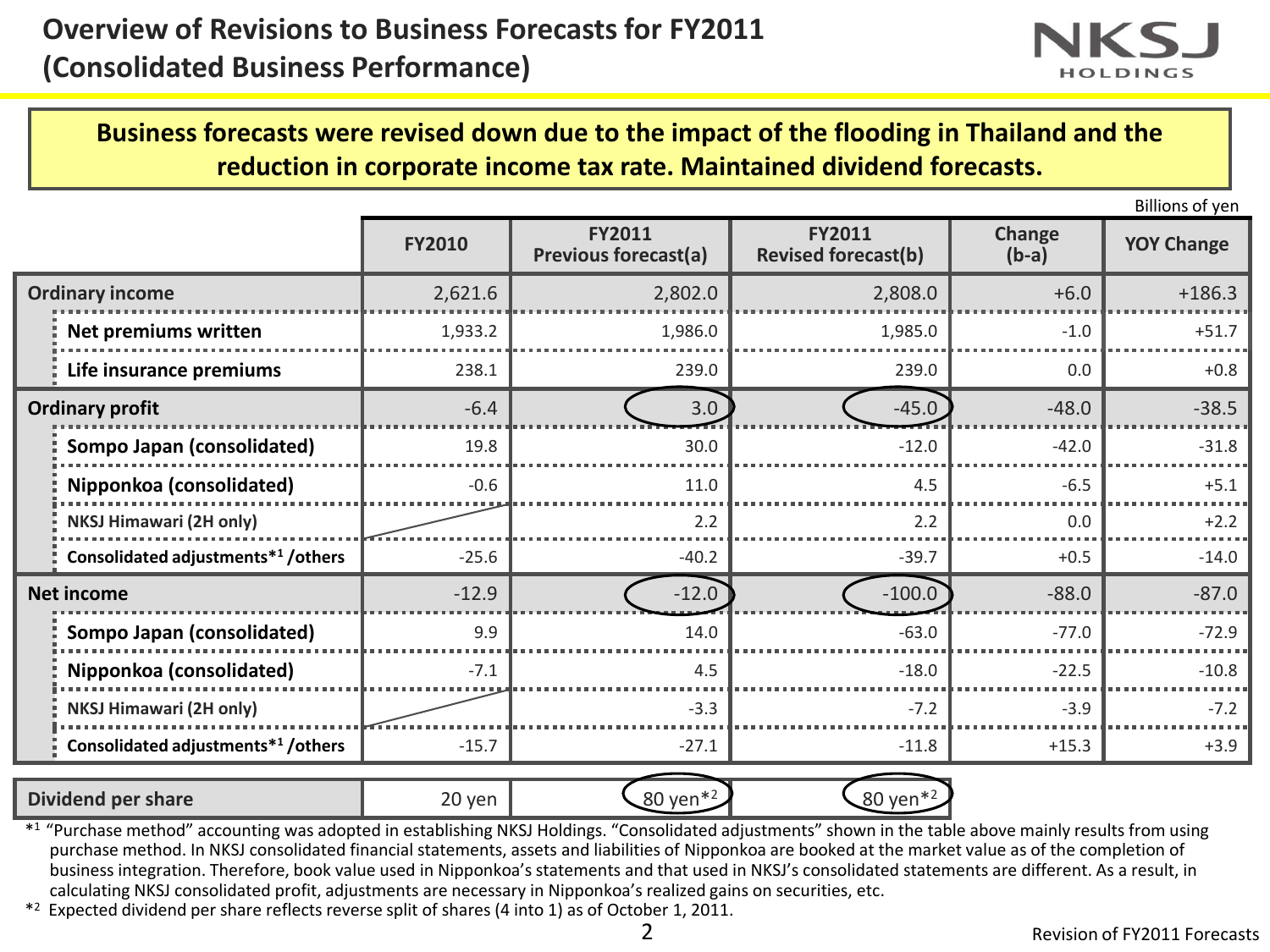### **Analysis of Main Factors Behind Revisions to Business Forecasts for FY2011 (Consolidated Ordinary Profit) HOLDINGS**



Billions of yen

| <major factors=""></major>                 | <b>Previous forecast</b><br>(a) | <b>Revised forecast</b><br>(b | Change<br>$(b-a)$ |
|--------------------------------------------|---------------------------------|-------------------------------|-------------------|
| (1) Flooding in Thailand                   | $-15.5$                         | $-67.6$                       |                   |
| (2) Reduction in corporate income tax rate | -                               | 15.2                          | ⊥ל⊥+              |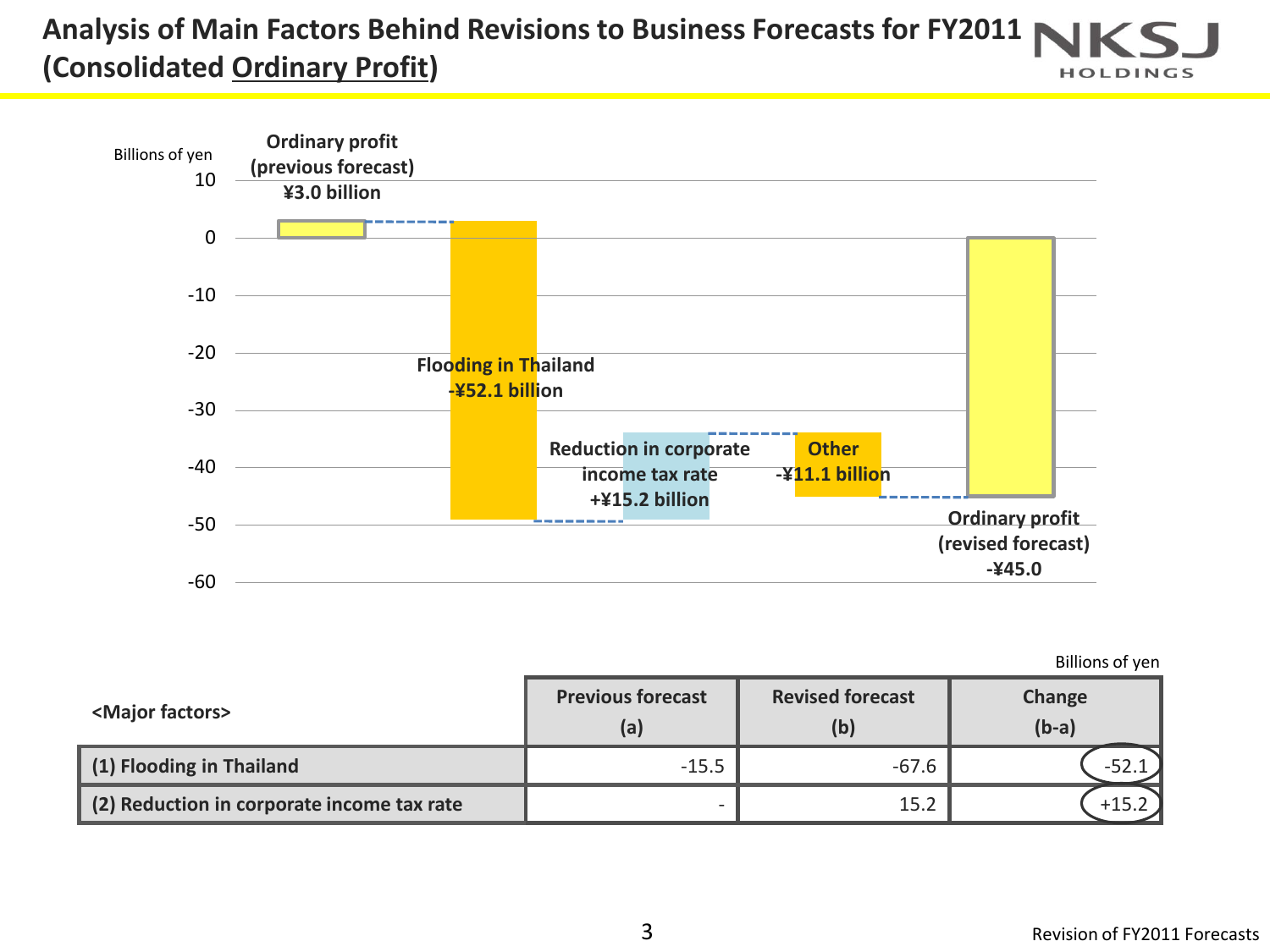### **Analysis of Main Factors Behind Revisions to Business Forecasts for FY2011 (Consolidated Net Income) HOLDINGS**



Billions of yen

| <major factors=""></major>                 | <b>Previous forecast</b><br>(a) | <b>Revised forecast</b><br>(b) | Change<br>$(b-a)$ |
|--------------------------------------------|---------------------------------|--------------------------------|-------------------|
| (1) Flooding in Thailand                   | $-10.4$                         | $-53.1$                        | $-42.$            |
| (2) Reduction in corporate income tax rate | $\overline{\phantom{0}}$        | $-38.0$                        | $-38.$            |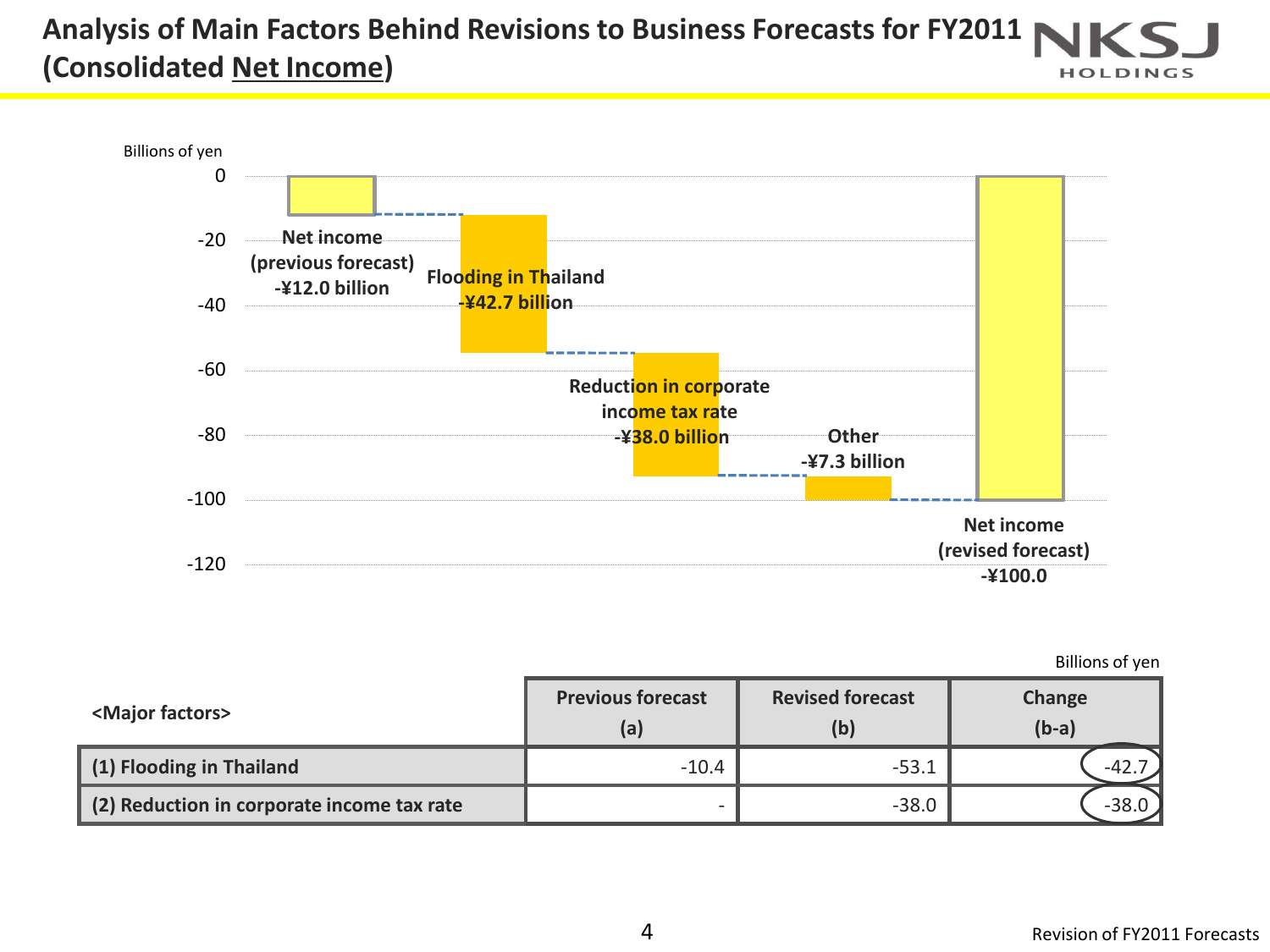

# **Both the domestic P&C insurance business and overseas insurance business**

**were impacted by the flooding in Thailand.**

Billions of yen

|                                           |                                                          | <b>FY2010(A)</b> | <b>FY2011</b><br><b>Previous</b><br>forecast (a) | <b>FY2011</b><br><b>Revised</b><br>forecast (b) | Change<br>$(b-a)$ |
|-------------------------------------------|----------------------------------------------------------|------------------|--------------------------------------------------|-------------------------------------------------|-------------------|
|                                           | <b>Net income</b>                                        | 5.6              | 21.0                                             | $-54.4$                                         | $-75.4$           |
|                                           | +Assumption of cat loss reserve (net of tax)             | 20.1             | $-35.4$                                          | $-45.0$                                         | $-9.6$            |
| <b>Domestic P&amp;C</b><br>insurance      | +Assumption of price fluctuation reserve (net<br>of tax) | 5.6              | 5.6                                              | 4.2                                             | $-1.3$            |
| Sompo Japan (non-                         | -Realized gains on securities (net of tax)               | 16.7             | 31.2                                             | 31.3                                            | 0.1               |
| consolidated)                             | -Impairment losses on securities (net of tax)            | $-6.6$           | $-18.4$                                          | $-23.5$                                         | $-5.1$            |
| ┿<br>Nipponkoa (non-                      | -Extraordinary items                                     |                  |                                                  | $-46.4$                                         | $-46.4$           |
| consolidated)                             | <b>Adjusted profit</b>                                   | 21.2             | $-21.6$                                          | $-56.6$                                         | $-34.9$           |
| <b>Domestic life</b><br>insurance         | Increase in adjusted EV*                                 | 59.8             | 30.0                                             | 30.0                                            |                   |
| <b>Overseas insurance</b>                 | Net income as reported in financial statements           | 2.4              | 3.6                                              | $-20.0$                                         | $-23.6$           |
| <b>Financial service</b><br>business, etc | Net income as reported in financial statements           | $-2.7$           | $-5.3$                                           | $-5.2$                                          | $+0.0$            |
| <b>Adjusted consolidated profit</b>       |                                                          | 80.7             | 6.6                                              | $-51.8$                                         | $-58.4$           |
| <b>Adjusted consolidated ROE</b>          |                                                          | 4.2%             | 0.4%                                             |                                                 |                   |

\* NKSJ has not revised the projected increase in adjusted EV in the domestic life insurance business.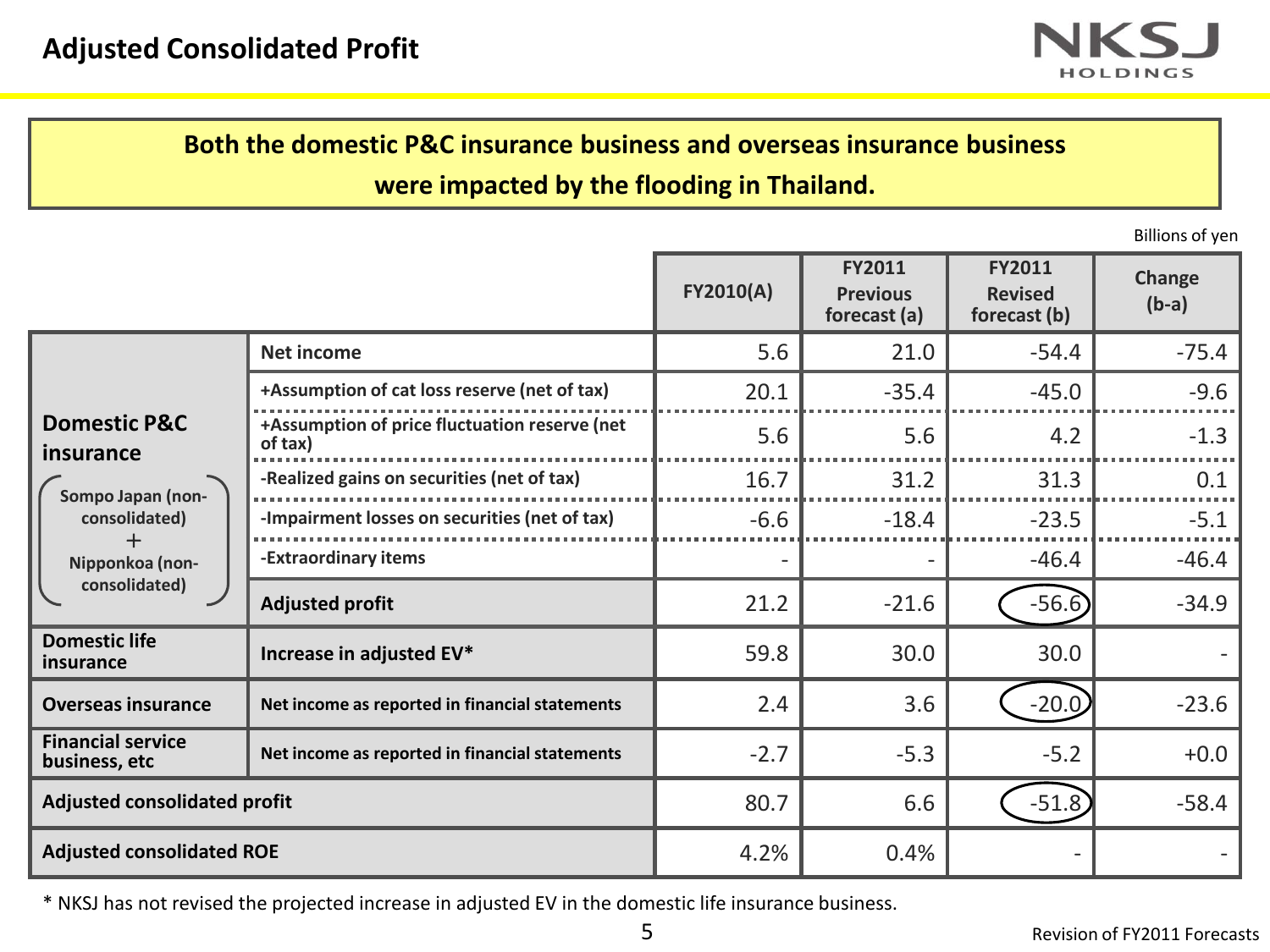

# **Estimated net incurred loss is approximately ¥100 billion.**

- **Impact on ordinary profit will be partially offset by the reversal of the catastrophic loss reserve.**
	- The main reason for the increase in estimated net incurred loss is that the damage ratio is much higher than initially anticipated following progress with on-site surveys.
	- The estimated incurred loss was calculated by aggregating individual estimated incurred losses based on on-site surveys, and incorporating a certain safety margin based on an assessment by actuaries.
	- Around half of the estimated net incurred loss of domestic P&C companies is expected to be paid during FY2011.

Billions of yen

|                                          |                             | <b>Estimated net incurred</b><br>$loss*2$ |                             | Of which, portion to be<br>paid in FY2011 |                             | <b>Impact on ordinary</b><br>profit for FY2011*3 |
|------------------------------------------|-----------------------------|-------------------------------------------|-----------------------------|-------------------------------------------|-----------------------------|--------------------------------------------------|
|                                          | <b>Previous</b><br>forecast | <b>Revised</b><br>forecast                | <b>Previous</b><br>forecast | <b>Revised</b><br>forecast                | <b>Previous</b><br>forecast | <b>Revised</b><br>forecast                       |
| Sompo Japan                              | 12.2                        | $36.1(+23.9)$                             | 6.1                         | $15.5(+9.4)$                              | 6.1                         | $20.6(+14.5)$                                    |
| Nipponkoa                                | 15.0                        | $36.5(+21.5)$                             | 7.5                         | $18.2(+10.7)$                             | 7.5                         | $18.3(+10.8)$                                    |
| Overseas subsidiaries, etc* <sup>1</sup> | 1.9                         | $28.7(+26.8)$                             |                             |                                           | 1.9                         | $28.7(+26.8)$                                    |
| <b>Total</b>                             | 29.1                        | $101.3 (+72.2)$                           | 13.6                        | $33.7(+20.1)$                             | 15.5                        | $67.6(+52.1)$                                    |

\*1 Including SJ Singapore and SJ Thailand.

- \*2 Net amount after collection of reinsurance payments. The revised gross incurred loss estimation is approximately ¥260 billion.
- \*3 The portion paid by the two P&C insurance companies during FY2011 will be funded by a reversal of the catastrophic loss reserve. Accordingly, the impact on ordinary profit will be offset by that amount.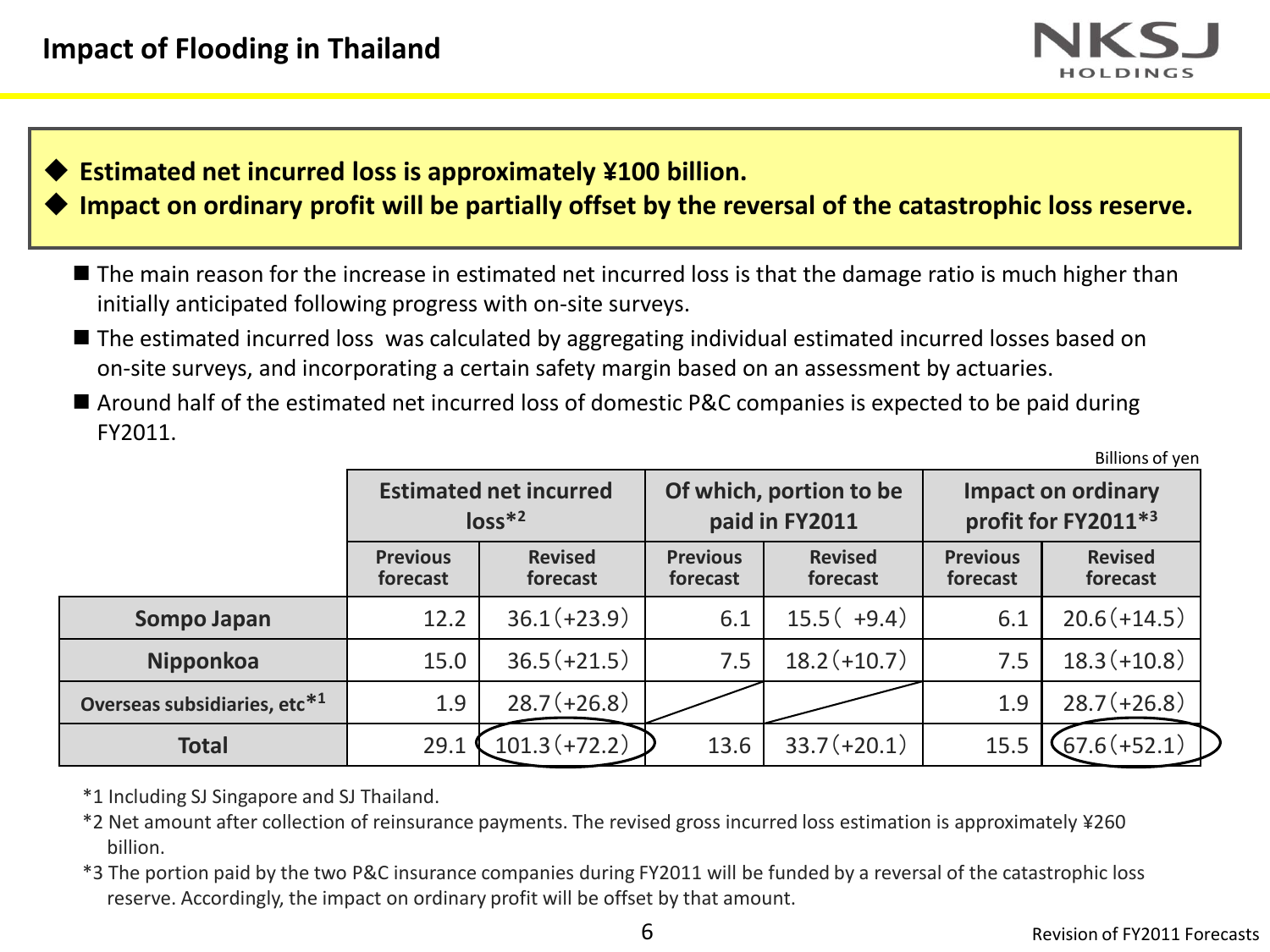

# **Negative impact of ¥38 billion on net income for FY2011.**

- The corporate income tax rate will be reduced in two stages as a result of tax code amendments taking effect in FY2012.
- Consequently, NKSJ must reduce the stated value of deferred tax assets, which are taxes expected to be recovered in the future. This will have a negative impact on net income in FY2011.
- On the other hand, the stated value of deferred tax liabilities will be reduced, and the value of in-force business for life insurance will be increased. As a result, a net positive impact on adjusted consolidated net assets is expected.

### **<Impact on the Effective Tax Rate of the Two P&C Insurance Companies>**

|                           | <b>Current</b> | $2012/4 -$ | $2015/4 -$ |
|---------------------------|----------------|------------|------------|
| <b>Effective tax rate</b> | 36.1%          | 33.2%      | 30.7%      |
| <b>Reduction</b>          |                | $-2.9%$    | $-5.4%$    |

#### **<Impact on Full-year Business Results for FY2011>** Billions of yen

|                             | <b>Ordinary profit</b> | <b>Net income</b> |
|-----------------------------|------------------------|-------------------|
| Sompo Japan                 | $+10.2$                | $-31.4$           |
| Nipponkoa                   | $+5.0$                 | $-15.0$           |
| <b>NKSJ Himawari Life</b>   |                        | $-3.9$            |
| <b>Purchase adjustments</b> |                        | $+12.3$           |
| <b>NKSJ consolidated</b>    | $+15.2$                | $-38.0$           |

### **Purchase adjustments**

Deferred tax liabilities were recorded when including the unrealized gains on stocks, etc. of Nipponkoa in shareholders' equity at the time of business integration. The reduction in these deferred tax liabilities will have a commensurate positive impact on net income in FY2011.

### **Treatment Related to Compulsory Automobile Liability Insurance and Earthquake Insurance**

In regard to deferred tax assets associated with taxable underwriting reserves and certain other items for compulsory automobile liability insurance and earthquake insurance, ordinary profit will increase because the reduction in these deferred tax assets will be accompanied by the reversal of the same amount of underwriting reserves, based on the principle of "no loss, no profit." (No impact on net income.)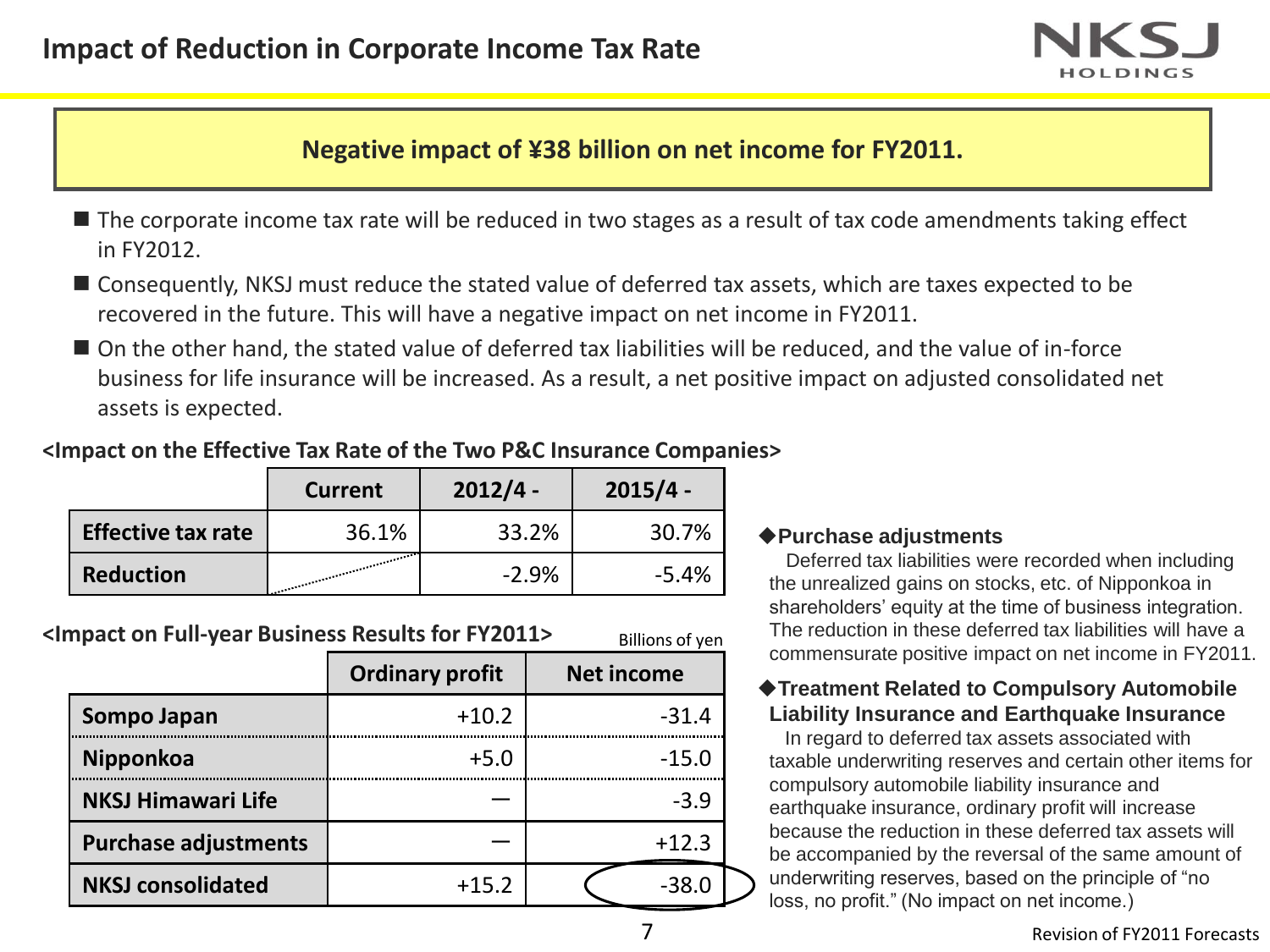

- **The main factor was falling domestic stock prices. Consolidation adjustments also had a large impact.**
- **NKSJ has not revised its stock-price assumptions for its revised full-year business forecasts from those for its previous forecasts.**

# **Exampairment losses on securities as of the end of 3Q FY2011>** All results of yen

|                                    | Sompo Japan | <b>Nipponkoa</b> | <b>Others</b> | <b>Consolidated</b><br>adjustments* | <b>NKSJ</b><br><b>Consolidated</b> |
|------------------------------------|-------------|------------------|---------------|-------------------------------------|------------------------------------|
| Impairment losses on<br>securities | 45.5        | 3.6              |               | 60.1<br>                            | 110.8                              |
| of which, listed stocks            | 41.5        |                  | 0.0           | 60.1                                | 105.0                              |

### \* Consolidated adjustments

- ‐ "Purchase method" accounting was adopted in establishing NKSJ Holdings. "Consolidated adjustments" shown in the table above results from using purchase method.
- ‐ In NKSJ consolidated financial statements, assets of Nipponkoa are booked at the market value as of the completion of business integration (end of March 2010).

| SReference: Trend in Nikkei 225> |                                                                          |  |
|----------------------------------|--------------------------------------------------------------------------|--|
| End of March 2010                | 11,089                                                                   |  |
| End of March 2011                | 9,755                                                                    |  |
| End of September 2011            | 8,700                                                                    |  |
| End of October 2011              | 8,988 => Assumed level in the previous forecast and the revised forecast |  |
| End of December 2011             | 8,455                                                                    |  |
| January 26, 2012                 | 8,849                                                                    |  |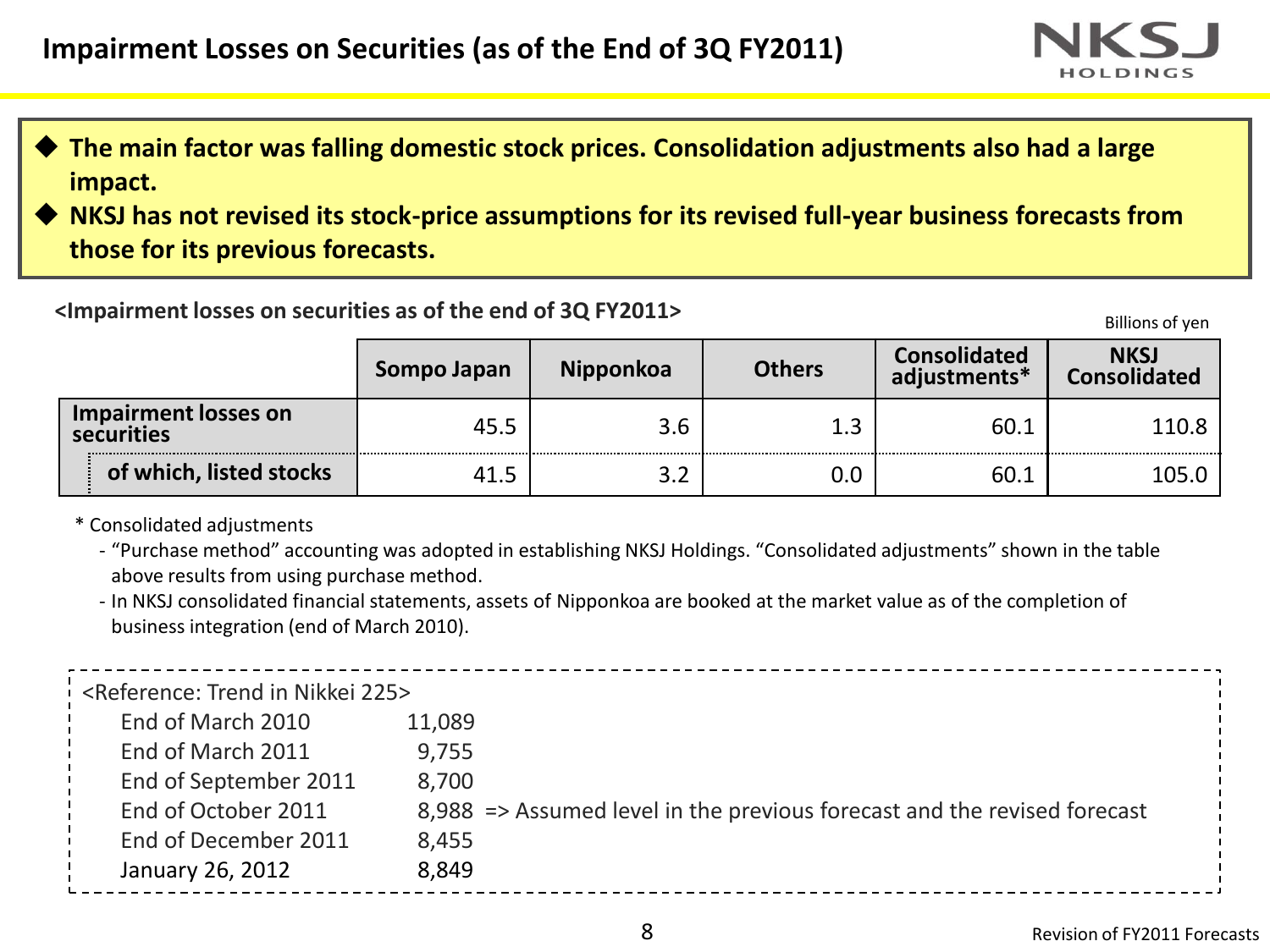

**Maintain annual dividend of ¥80 per share with a focus on stable dividend payout policy.**

Trend in the amount of annual shareholder returns



\* Figures for fiscal 2009 and prior years represent the sum of Sompo Japan and Nipponkoa.

\* Cash dividends refer to dividend payments made in the subsequent fiscal year, while share buybacks refer to the amount of shares bought back during a given fiscal year.

\* Excluding share buybacks not based on a resolution of the General Meeting of Shareholders or the Board of Directors, and share buybacks intended solely to confer shares upon the exercise of stock options.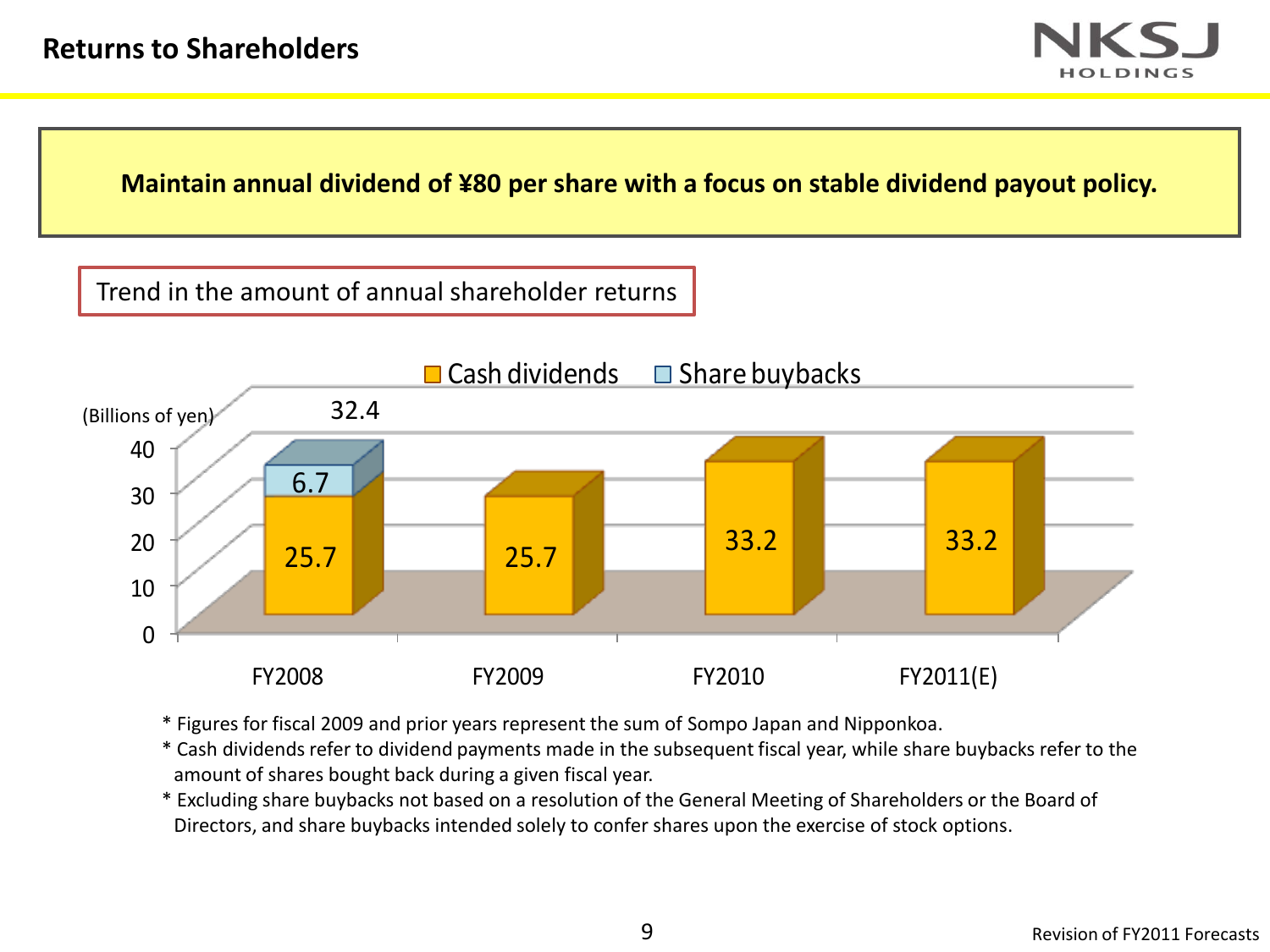

# **Note Regarding Forward-looking Statements**

The forecasts included in this document are based on the currently available information and certain assumptions that we believe reasonable. Accordingly, the actual results may differ materially from those projected herein depending on various factors.